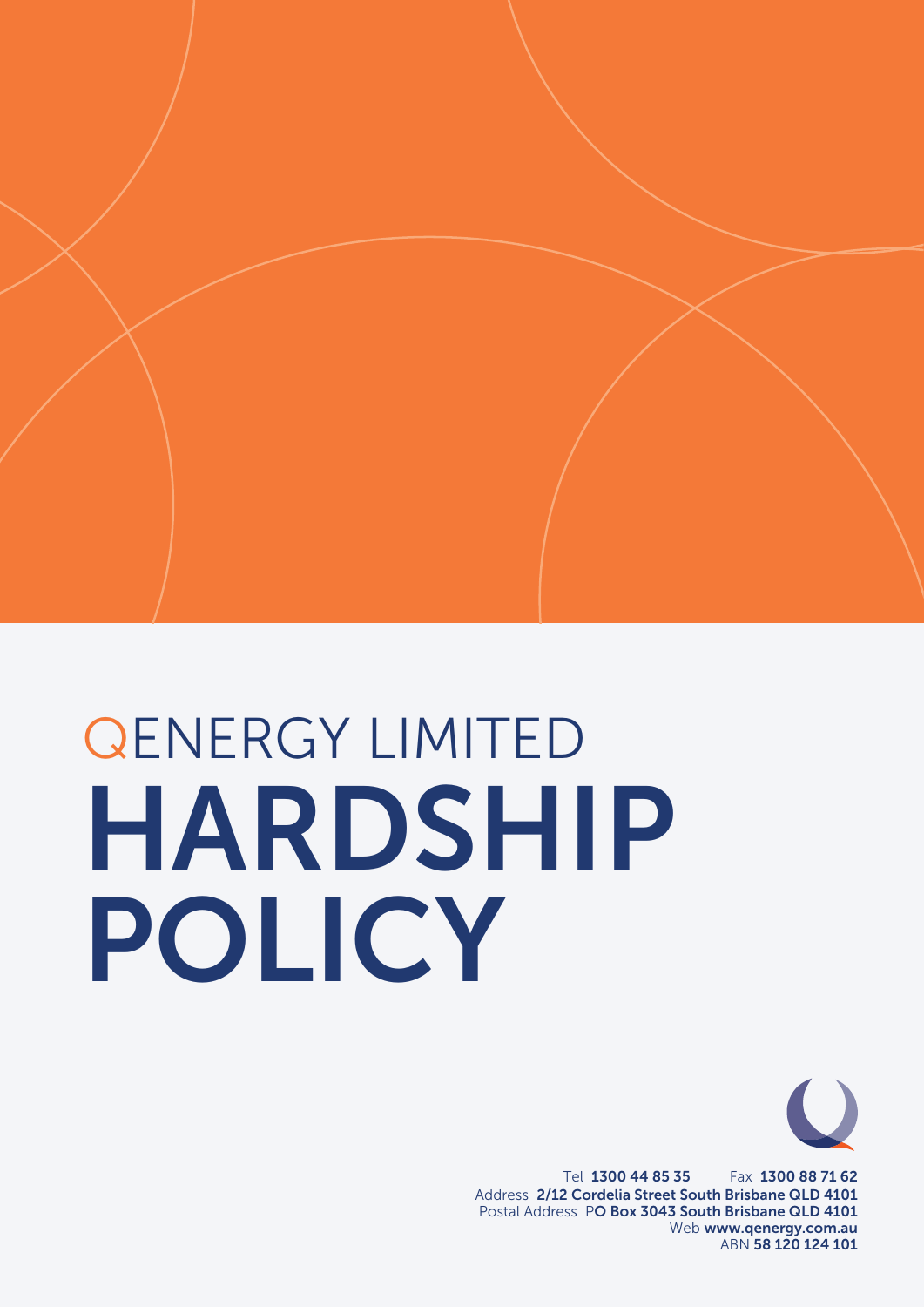

# Our Hardship Policy

# Introduction

This policy applies to all residential customers living in New South Wales, South Australia and Queensland who find it hard to pay their energy bills due to hardship.

You might experience hardship because of factors like:

- death in the family
- household illness
- family violence
- unemployment
- reduced income

This policy explains:

- what we will do to help you manage your energy bills
- how we will consider your circumstances and needs into account when working out how we can assist you
- your rights as a customer in our hardship program.

You can ask a support person to contact us on your behalf, such as:

- a financial counsellor
- someone who helps you manage your energy bills.

We need your permission to talk to your support person.

# Access to Hardship Policy

We will make our hardship policy easily available for all customers. We will:

 • Have the policy easily available and identifiable as the hardship policy linked on our website's homepage for you to download or print a copy from Staying On – Hardship Policy. https://www.qenergy.com.au/Staying-On-Hardship-Program • If you are unable to access our website or request us to send you the policy, we will send you a copy of the policy via your preferred method of receiving written communication at no charge.

# Communication

For customers that may require an interpreter, we will arrange an interpreter service when we contact you to discuss the hardship program. If you do not have access to the internet, we will post you the hardship policy at no charge including any other documents that may assist you during our hardship review. For customers who require disability services, we can work with support officers on your behalf however we will require your consent. We can send you an authorisation letter to be completed and returned to allow your support officer to act on your behalf.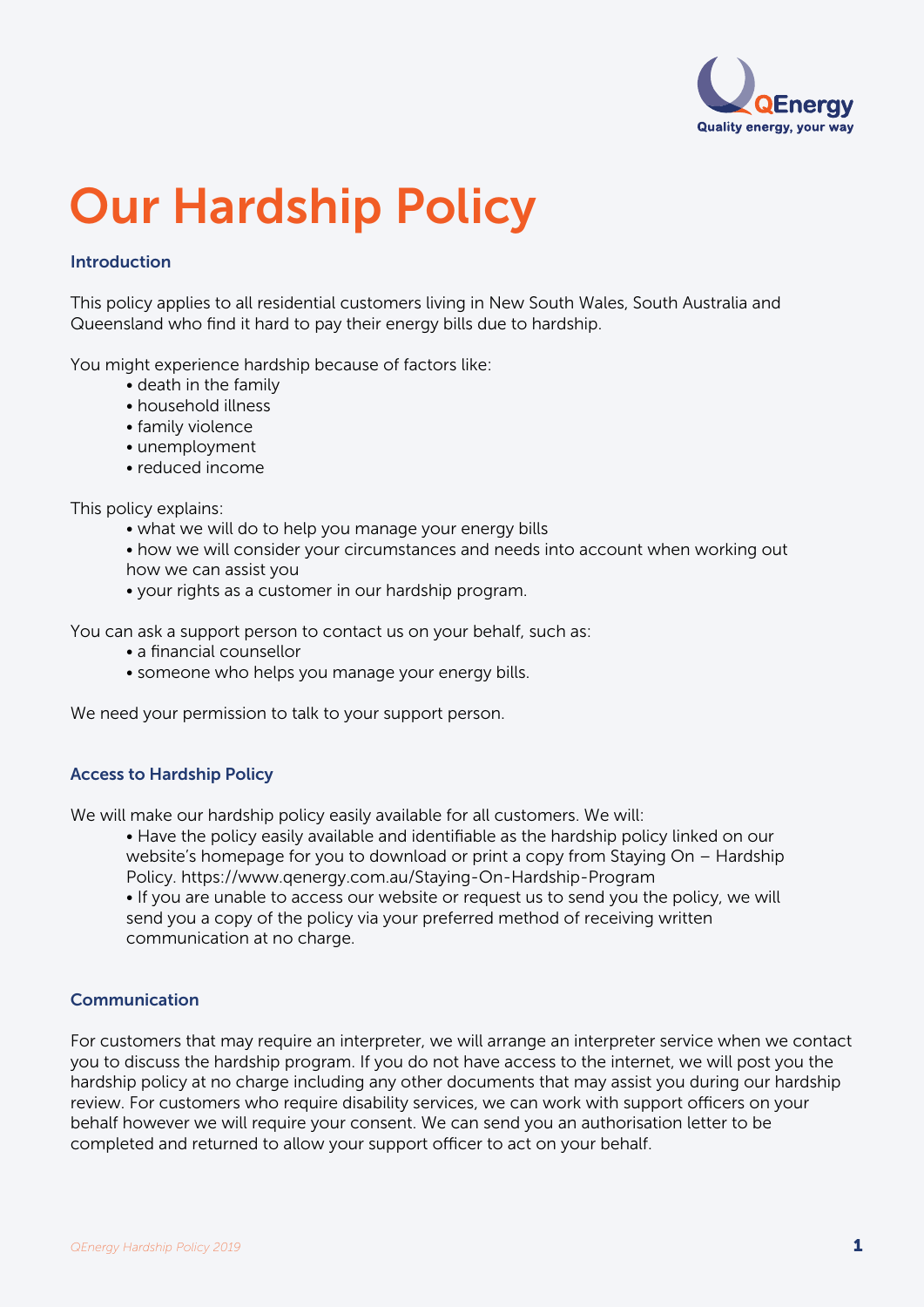

Where you nominate a representative to engage with us on your behalf we will engage with your representative as we would with you and consistent with your consent and instructions to us.

You may give us consent to engage with a representative to act on your behalf by advising us over the phone on a case by case basis or by giving us written authority by post, facsimile or email. This authority should provide the name of the representative and details of what they are authorised to discuss on your behalf.

We will give flexibility for customers who may live in remote areas and work with you to ensure we can provide assistance under our hardship policy. If you are unable to visit a free financial counsellor, we will attempt to arrange an interview over the phone and will work with you to ensure you have access to all documents to assist you whilst participating in the program.

# **Privacy**

We are bound by the Privacy Act 1988 (Cth) and Australian Privacy Principles, which regulate the collection, disclosure, use and storage of your personal information. Our objective is to handle information responsibly and in accordance with your instructions and the law.

If you require a third party to discuss your account with us on your behalf, such as financial counsellor, support worker or another person who assists you, we will require your consent to discuss your account with the third party.

To provide your consent, you can do this over the phone, via written correspondence and/or we can send you an authorisation letter to be completed, signed and returned to us.

Our hardship team will discuss the best option for you and will provide the information to you to complete and return.

# Our process for identifying Hardship Customers

We will endeavour to assess customers on a case by case basis. This will be carried out whenever a customer:

- makes contact for payment arrangements;
- makes a direct request for assistance; or
- responds to our contact regarding a late or missed payment

Additionally, we will consider whether your payment history including late payments, requests for payment extensions, broken payment plans, if customers are receiving government grants and/or concessions may make you eligible for our hardship program.

Our specially trained staff will ask several questions to determine if you may be eligible for the program and the extent of your financial difficulties. These questions or identifiers will provide us a basic overview of your financial position. Once defined as "Potential Hardship", you will then be provided the assistance depending on the level of help needed.

If we deem that you are ineligible for our hardship program, we will provide you with a reason for the ineligibility.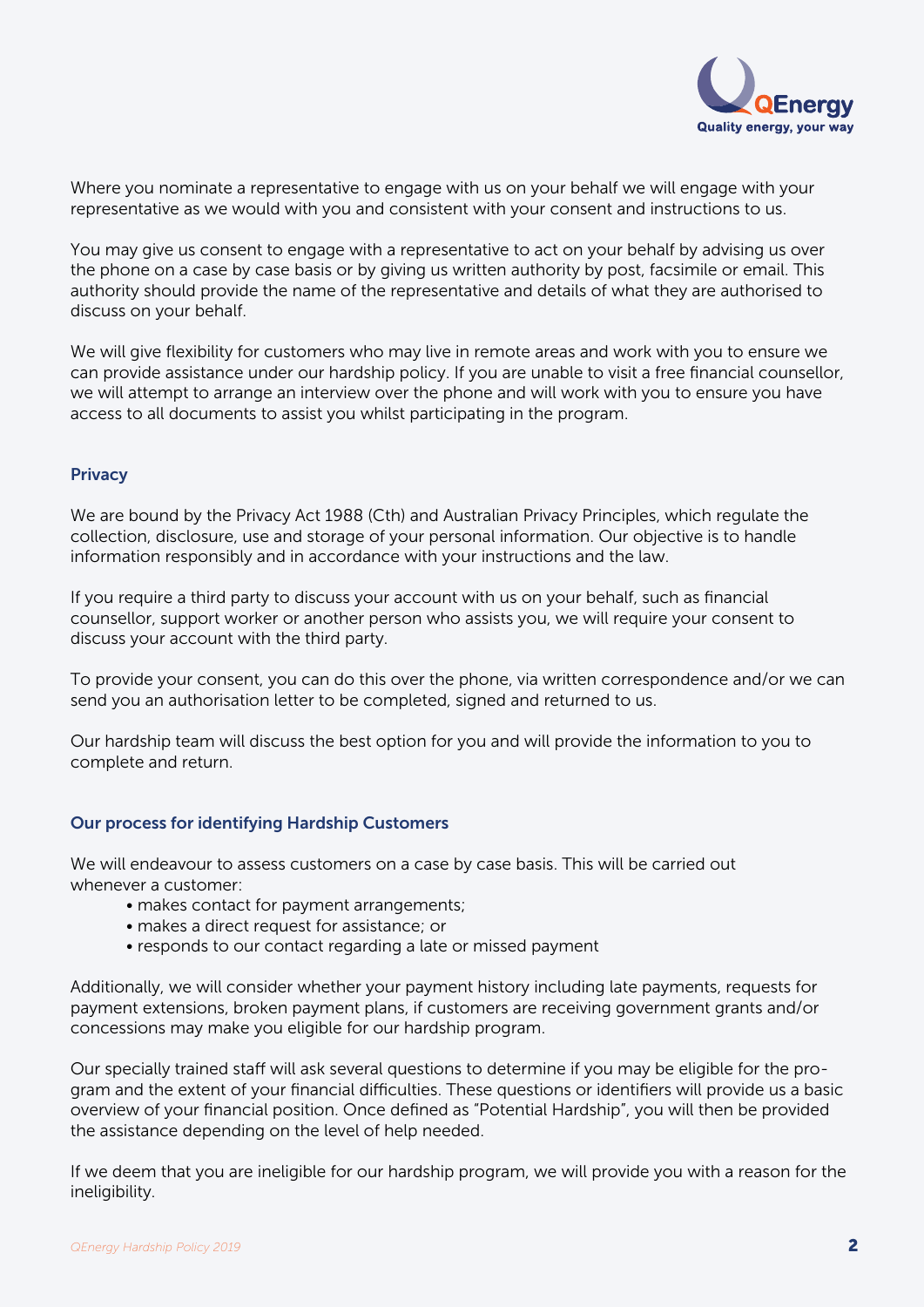

# What we will do to help you

We will tell you about our hardship program if:

- you tell us you are having trouble paying your bill;
- you are referred to our program by a financial counsellor or other community worker;
- we are concerned that you may be experiencing financial hardship.

We will recommend you speak to a staff member to help you join our hardship program if you have:

- a history of late payments;
- broken payment plans;
- requested payment extensions;
- received a disconnection warning notice;
- been disconnected for non-payment.

We can also support you to join our hardship program if you tell us:

• you are eligible for a relief grant or other emergency assistance;

 • you have personal circumstances where hardship support may help. For example, death in the family or job loss.

You may have trouble paying your bills for different reasons. Please contact us so we can discuss your individual situation.

Our staff are specially trained to help you with hardship. Staff will:

- ask you a few questions about your circumstances;
- work out if you can join the hardship program.

We will assess your application for hardship assistance by 5 business from the date of application.

We will let you know if you are accepted into our hardship program within 10 business days from receipt of the application.

If you are accepted into our hardship program, we will:

- prevent your electricity supply from being disconnected for overdue accounts
- not charge you any late payment fees
- make contact with you to discuss the payment options available
- tell you if you are on the right energy plan or if there is a better plan for you

 • tell you about government concessions, relief schemes or energy rebates you may be able to receive

- give you ideas about how to reduce your energy use
- talk to you about a payment amount that suits your circumstances
- refer you to free financial counsellors
- keep in contact with you if you are not meeting the payment arrangements to discuss if we need to change the plan to meet your needs
- work with you to manage your debt and future energy usage
- refer you to energy efficiency programs that may be available to you
- we will work with you so that you can manage your energy account and enable you to complete the hardship program
- work to reduce future debt by setting up pay in advance options.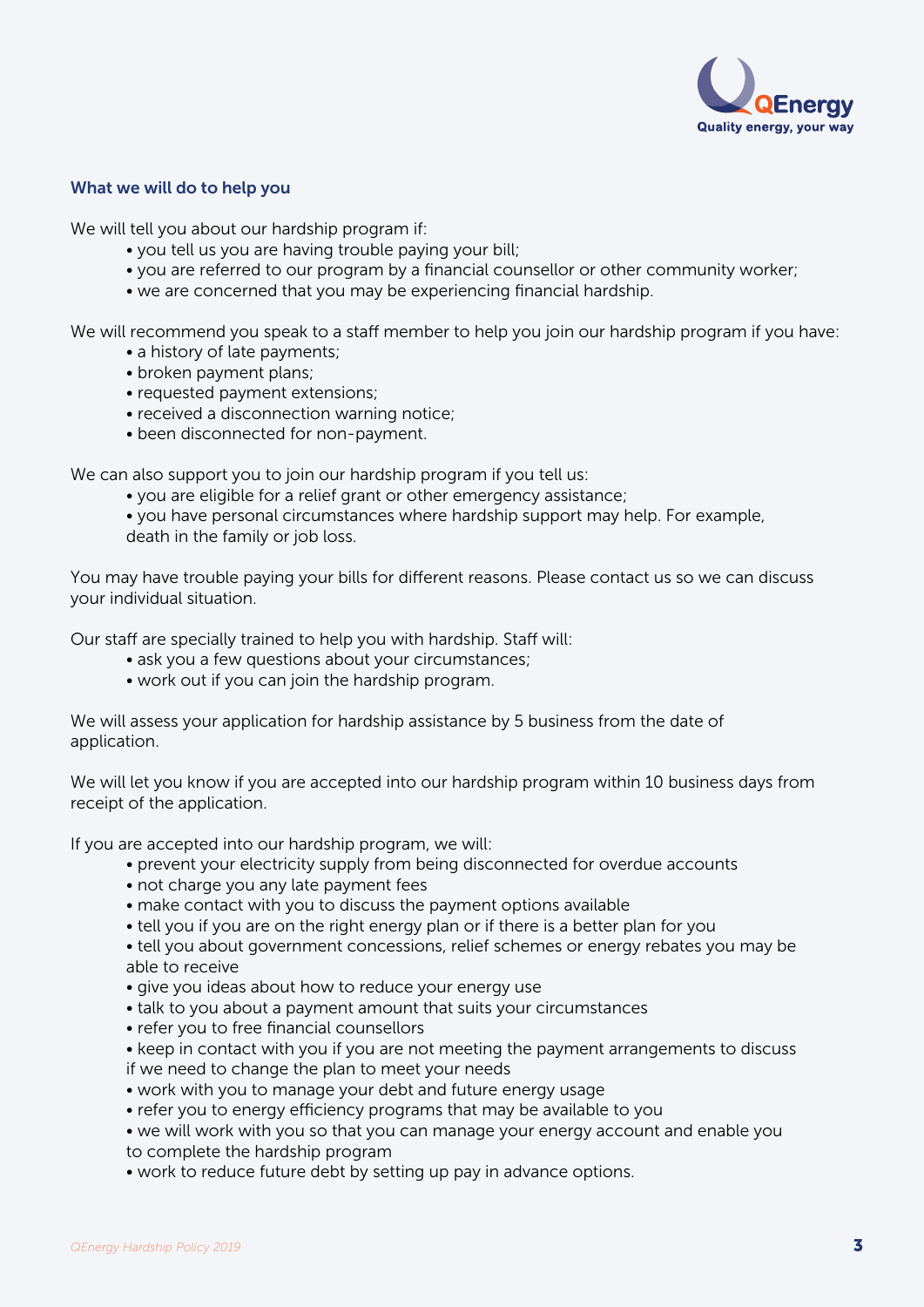

We can send you a free copy of our hardship policy.

# Payment options

#### What we will do

There are different payment options available to hardship customers, including:

- payment plans: Short and long term plans to suit your individual needs
- Centrepay;
- pay in advance

When you are in our hardship program, we will offer you flexible payment options to suit your individual situation.

To make your payment plan, we will consider:

- how much you can pay;
- how much you owe;
- how much energy we expect you will use in the next 12 months.

This will help us figure out a payment plan that is right for you.

We will offer a payment plan to suit your situation. This will include payments to cover:

- what you owe;
- an amount to cover your energy use.

Once we agree to a payment plan, we will send you information including:

- who you can contact for more help
- how long the payment plan will go for
- the amount you will pay each time
- how many payments you need to make
- when you need to make your payments (this is, also called the frequency of the payments)
- how we worked out your payments

You can choose to use Centrepay, if you are eligible.

Centrepay is a free service you can use to help pay your bills. Centrepay can automatically take an amount of money from your Centrelink payments to go toward energy bills and expenses.

We will see if another energy plan may be better for you. If you agree, we can transfer you to a better energy plan for free.

Depending on the rules in our hardship policy, we may be able to remove some debt, fees or charges you owe.

If you miss a payment, we will contact you to see if you need help. We will contact you by telephone at your designated phone number or leave a voice message if we are unable to contact you. We will also send you an email to your designated email address. If you do not have an email address registered with us, we will send you a letter via registered post.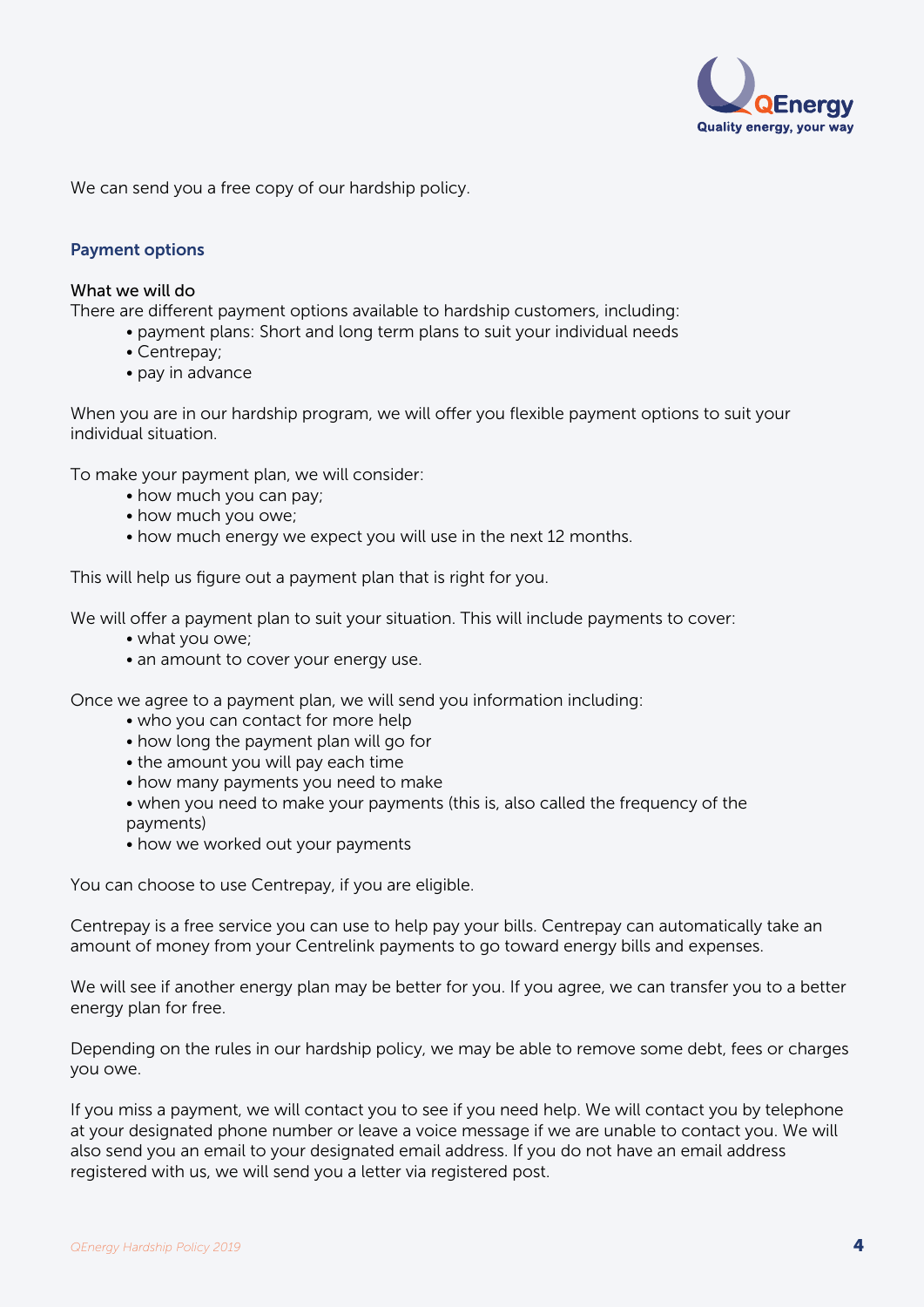

# What you must do

Tell us if your situation changes and you can no longer make the payments in your plan. We can then review your payment arrangements.

Tell us if your contact details change.

We may stop helping you if you:

- stop making payments under your plan
- do not tell us when your contact details change.

If you have had two payment plans cancelled in the last 12 months because you did not follow your plan:

- we do not have to offer you another plan
- we might disconnect your energy.

# Other supports to help you pay your energy bill

Depending on the state or territory you live in, there are other supports to help you pay your energy bills.

# What we will do

We will tell you about other ways you can get help to pay your energy bill, such as:

- government relief schemes
- energy rebates
- concession programs
- financial counselling services.

#### What we need you to do

If you find out you are eligible for these programs, let us know as soon as possible so we can help you.

# Our programs and services

As a hardship customer, you can access a range of programs and services to help you participating in the hardship program:

• Payment Arrangements – These are an agreed amount and date set by the customer and Hardship representative. This is a nominated amount and frequency or an agreed date to have the account paid in full. This information is relayed to the customer by a payment arrangement notice, which provides the customer with a schedule outlining the payment amount required by a specific date.

• Flexible Payment Options – Customers have several options to assist in the payment of their accounts. Customers can opt for a direct debit that allows a nominated amount to be deducted from their selected bank account on a regular basis or even a deduction of the full amount by the stated due date.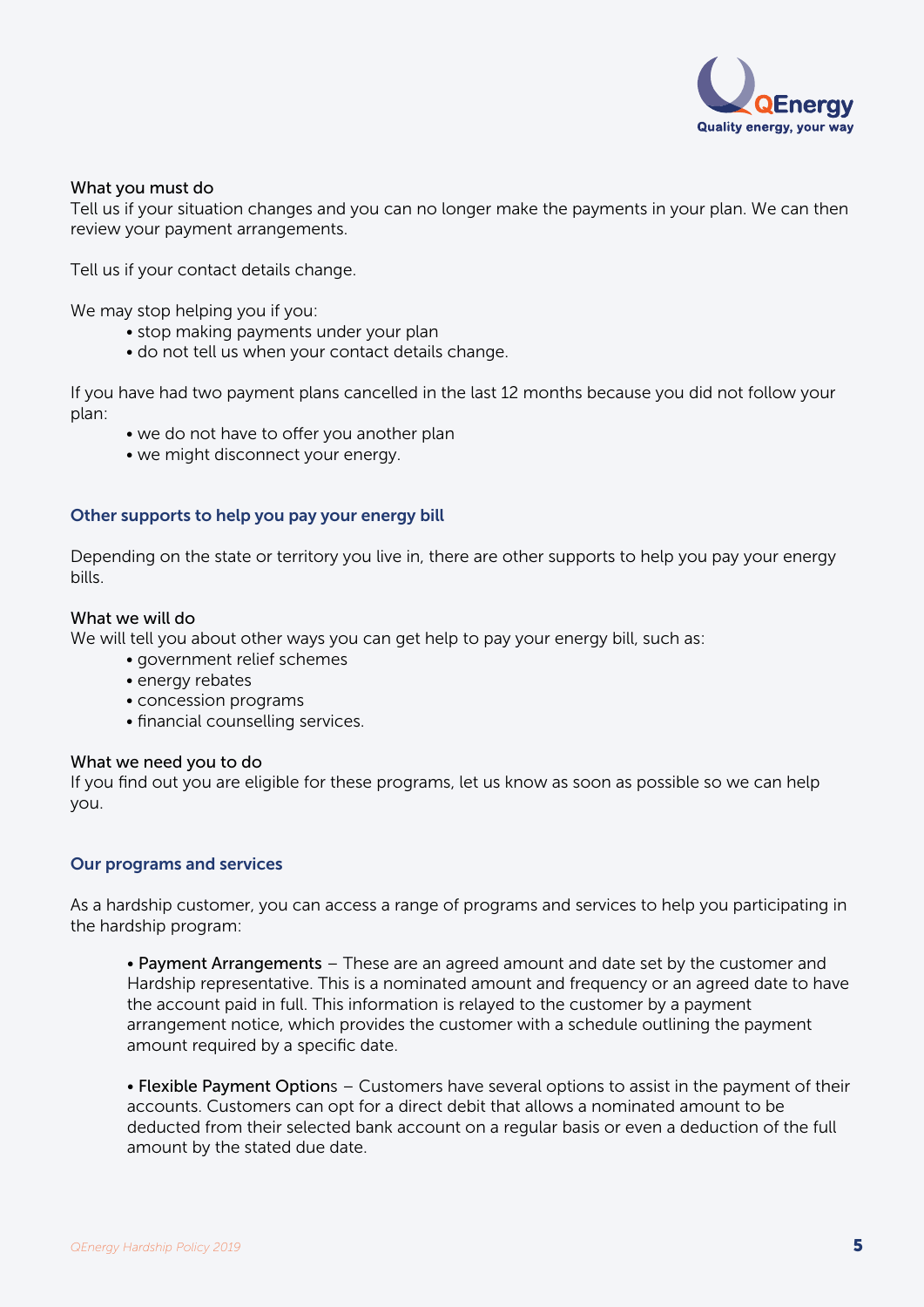

• Financial Counselling – We also have access to free financial counselling services that are able to assist customers with budget planning and general debt consolidation advice. Where a person feels overwhelmed by a personal financial problem, and would like help in effectively communicating with government or non-government

organisations, a financial counsellor can advocate on their behalf.

• Government Assistance Programs – A customer may be entitled to further government assistance such as a government grant, ie. Energy Assistance Schemes or NILS (National No Interest Loan Scheme). We will assist Hardship customers to determine their eligibility and to access these government grants.

• Concessions – We will also request information from individuals to confirm eligibility for different concessions that may be applicable. This is confirmed using regular reports received from Centrelink. Once confirmed eligible, customers will receive these concessions/rebates on future bills until deemed ineligible.

• Other Support – Customers can also be overwhelmed by personal reasons that may be preventing them to pay their accounts and we are able to refer to other agencies that can assist in these matters, ie. St Vincent's De Paul and Centrelink. These external agencies are able to provide further assistance that may be required.

#### What we will do

We will consider your individual situation to find the right programs (e.g. concession programs) or services that meet your needs.

# We want to check you have the right energy plan

#### What we will do

When you join our hardship program, we will talk to you about your energy use and whether you are on the right plan.

If we think there is a better energy plan for you, we will:

- explain why the plan is better
- ask if you'd like to transfer to the new plan for free.

We will only talk to you about energy plans that we can offer.

# We can help you save energy

Using less energy can save you money.

#### What we will do

When you join our hardship program, we can give you tips to use less energy. This can be different depending on the state or territory you live in.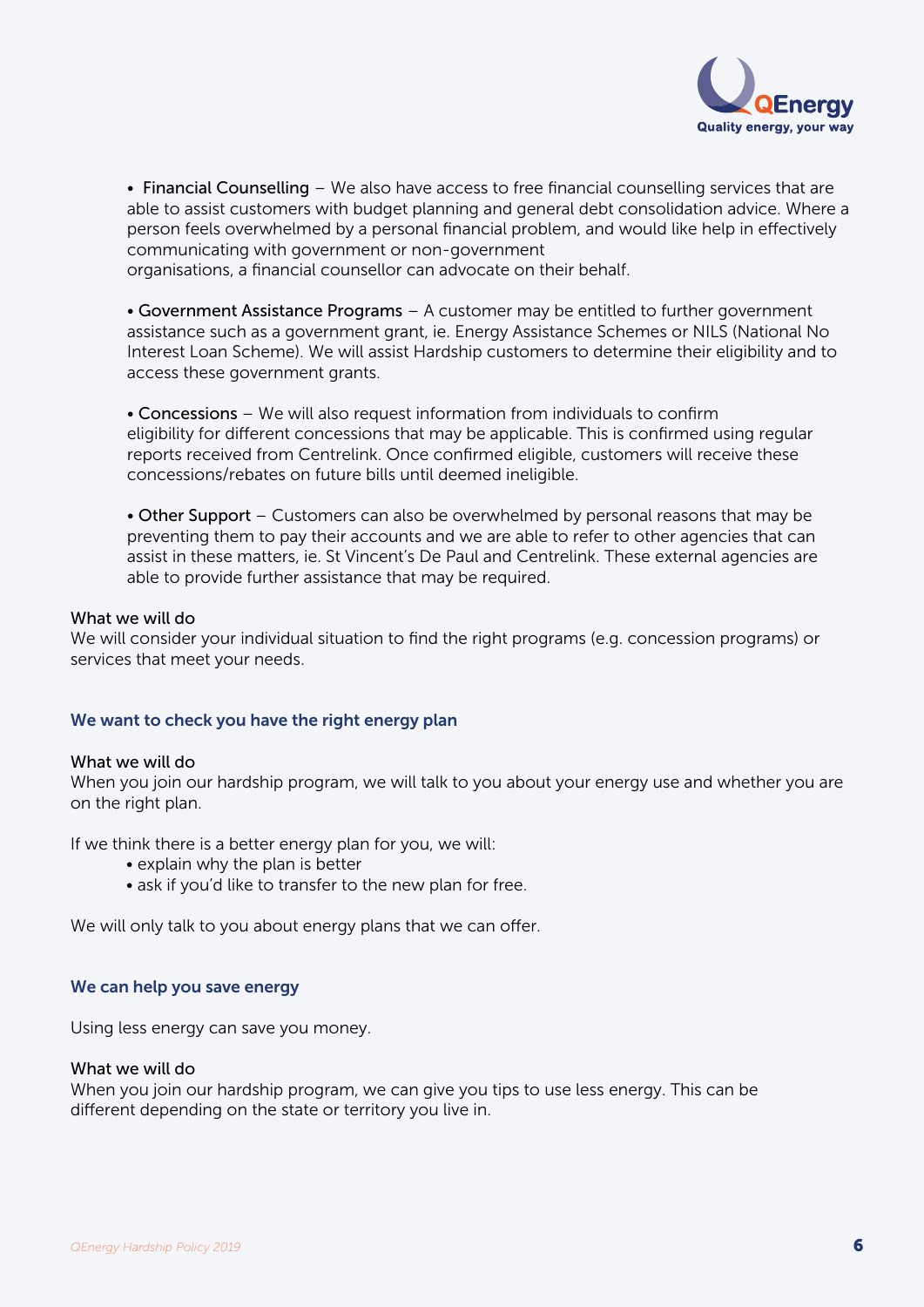

# We will work with you

If you have joined our hardship program, we will not:

- charge late payment fees;
- require a security deposit;

 • make changes to your plan without your agreement. For example, we will not put you on a shortened collection cycle unless you agree first.

# Our Systems, Training and Review

We have systems in place to enable us to meet our obligations with respect to customer hardship in:

- the Retail Law, and
- the Retail Rules;
- the AER's Customer Hardship Policy Guideline, and
- this customer hardship policy.

Our staff have undergone training to understand hardship issues to:

- answer customer queries about the retailer's customer hardship policy and its hardship program; and
- identify customers experiencing payment difficulties due to hardship, and
- assist customers experiencing payment difficulties due to hardship.

We regularly review and update our customer hardship training and this Hardship Policy.

# Escalations and Concerns

Concerns regarding any aspects of the Hardship program can be discussed with QEnergy on 1300 699 982 or escalated to the relevant Energy and Water Ombudsman below:

 Energy and Water Ombudsman NSW Phone: 1800 246 545 Postal Address: Freepost Reply Paid 86550, Sydney South NSW 2134 Email: omb@ewon.com.au Website: http://www.ewon.com.au

 Energy and Water Ombudsman Queensland Phone : 1800 662 837 Postal Address : PO Box 3640, South Brisbane, QLD 4101 Email : complaints@ewoq.com.au Website : http://www.ewoq.com.au

 Energy and Water Ombudsman SA Phone: 1800 665 565 Postal Address: GPO Box 2947, Adelaide SA 5001 Email: contact@ewosa.com.au Website: http://ewosa.com.au